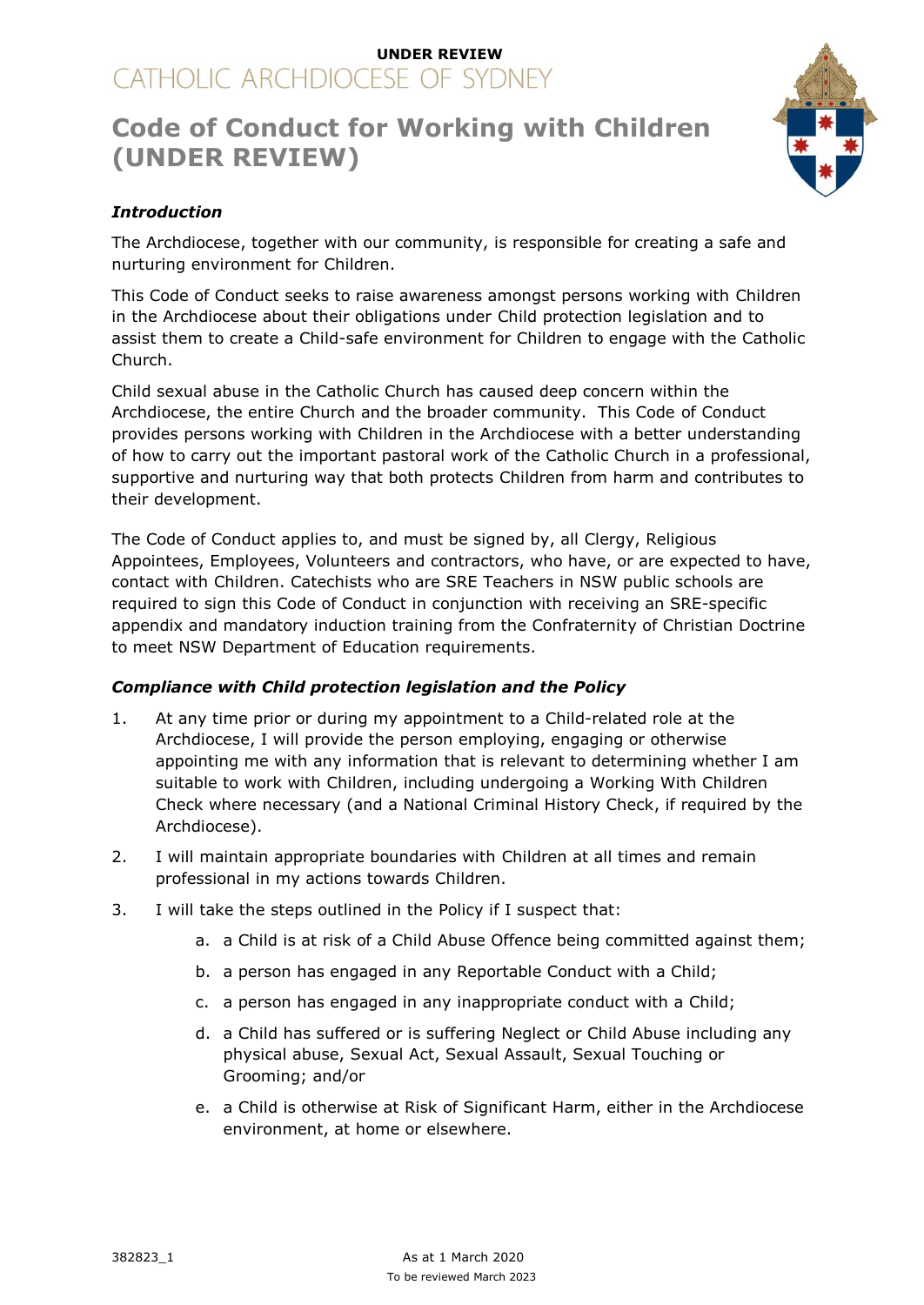- 4. I will report these matters to Parish Priests, Agency Heads, the Safeguarding Office and, where appropriate, to the relevant State authorities (with assistance from the Safeguarding Office).
- 5. I acknowledge that I have a personal legal obligation to report all Reportable Crimes of which I become aware, and any information that I may have in relation to those offences, to NSW Police. As a matter of practice, I will notify my Parish Priest or Agency Head who will notify the Safeguarding Office. The Safeguarding Office will assist me to report to the NSW Police and will provide a copy of the police report so that I can ensure my personal legal obligation to report has been discharged.
- 6. I will comply with any investigations into Safeguarding Complaints.
- 7. I will immediately notify my supervisor if I am charged with any criminal offence.

#### *Care, respect and compassion*

- 8. I will always treat Children with care, respect and compassion, even if they behave in a way that I find to be difficult or challenging.
- 9. I will respect each Child's differences and value their ideas and opinions, regardless of their race, colour, gender, language, religion, political or other opinion, national, ethnic or social origin, property, disability, birth or other status.
- 10. I will take into account the needs of all Children, paying particular attention to Aboriginal and Torres Strait Islander Children, Children with disability, Children from culturally and linguistically diverse background, and Children with particular vulnerabilities, such as Children who cannot live at home for whatever reason.
- 11. I will ask Children's opinions and views on matters affecting their safety and wellbeing and ensure that they feel they are being listened to and taken seriously.
- 12. I will always use appropriate, respectful language, and not speak to Children in a sarcastic, derogatory or offensive manner, acknowledging I hold a position of authority and use of this language could negatively affect the wellbeing and development of the Children I work with.
- 13. I will always treat Children in an equal and consistent way, and avoid favouritism, "special relationships" with certain Children and/or singling out particular Children.
- 14. I will never provide gifts to one Child over another Child and I will only provide gifts to Children generally only where those gifts are appropriate given the age and circumstances of those Children, eg gifts that are inexpensive and inoffensive.
- 15. I will not engage in any activity with a Child that is likely to cause them physical, emotional or psychological harm.
- 16. I will not invite unaccompanied Children to my home, or invite them to engage in activities or events that are not associated with the Archdiocese or its parishes or agencies.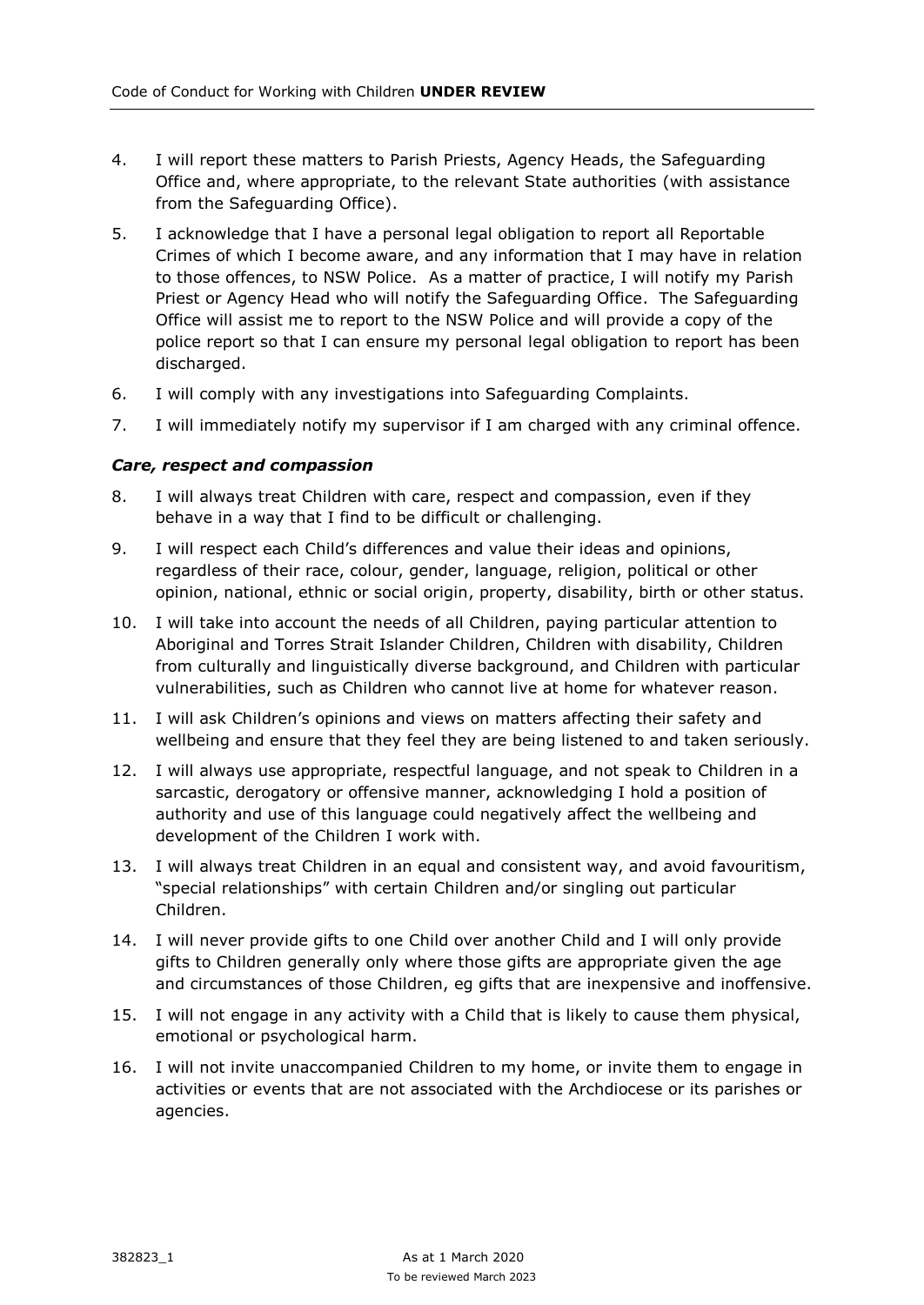#### *Proper supervision of Children*

- 17. I will always diligently supervise all Children for whom I am responsible, and will arrange for appropriate additional supervision, including on excursions and overnight camps.
- 18. I will always ensure that any activities involving Children are underpinned by a risk assessment completed prior to the commencement of the particular activity.
- 19. I will always ensure that Children are adequately protected from potential dangers such as motor vehicles and outdoor risks such as sun exposure and unsafe bodies of water. I will also ensure that Children in my care are not placed at risk as a consequence of unsupervised or prolonged contact with strangers.
- 20. I will always be punctual in attending to my appointments with Children and I will always ensure I advise my Parish Priest or Agency Head if I am unable to attend my appointments with Children.
- 21. I will always take care in planning activities for Children to make sure they are appropriate given the Children's age and other needs.

#### *Disciplining Children*

- 22. I acknowledge that in appropriate circumstances, discipline is necessary to prevent future misbehaviour by Children, including misbehaviour that places the Child and others at risk.
- 23. If I am required to discipline a Child, I will only do so in a reasonable manner that is proportionate to their misbehaviour and does not isolate or degrade the Child. I will always explain to the Child why he or she is being disciplined.
- 24. I will never use corporal punishment to discipline a Child.

#### *Contact with Children*

- 25. I will avoid situations where I am alone with a Child. If my work requires me to have one-on-one contact with a Child, I will ensure the Child's parent or guardian has given their written consent and that my contact with that Child is as brief and minimal as possible.
- 26. I will always try to use verbal directions with Children and will not have any physical contact with a Child unless it is necessary:
	- a. as a reasonable restraint to protect the Child, other Children or adults from harm;
	- b. to attract their attention or guide them in a particular direction; or
	- c. to comfort a Child who is distressed.
- 27. I will not under any circumstances touch or behave with Children that I am supervising in an overly personal, intimate or sexual way.
- 28. I will not visit or otherwise contact a Child out of hours except with their parent or guardian's written consent.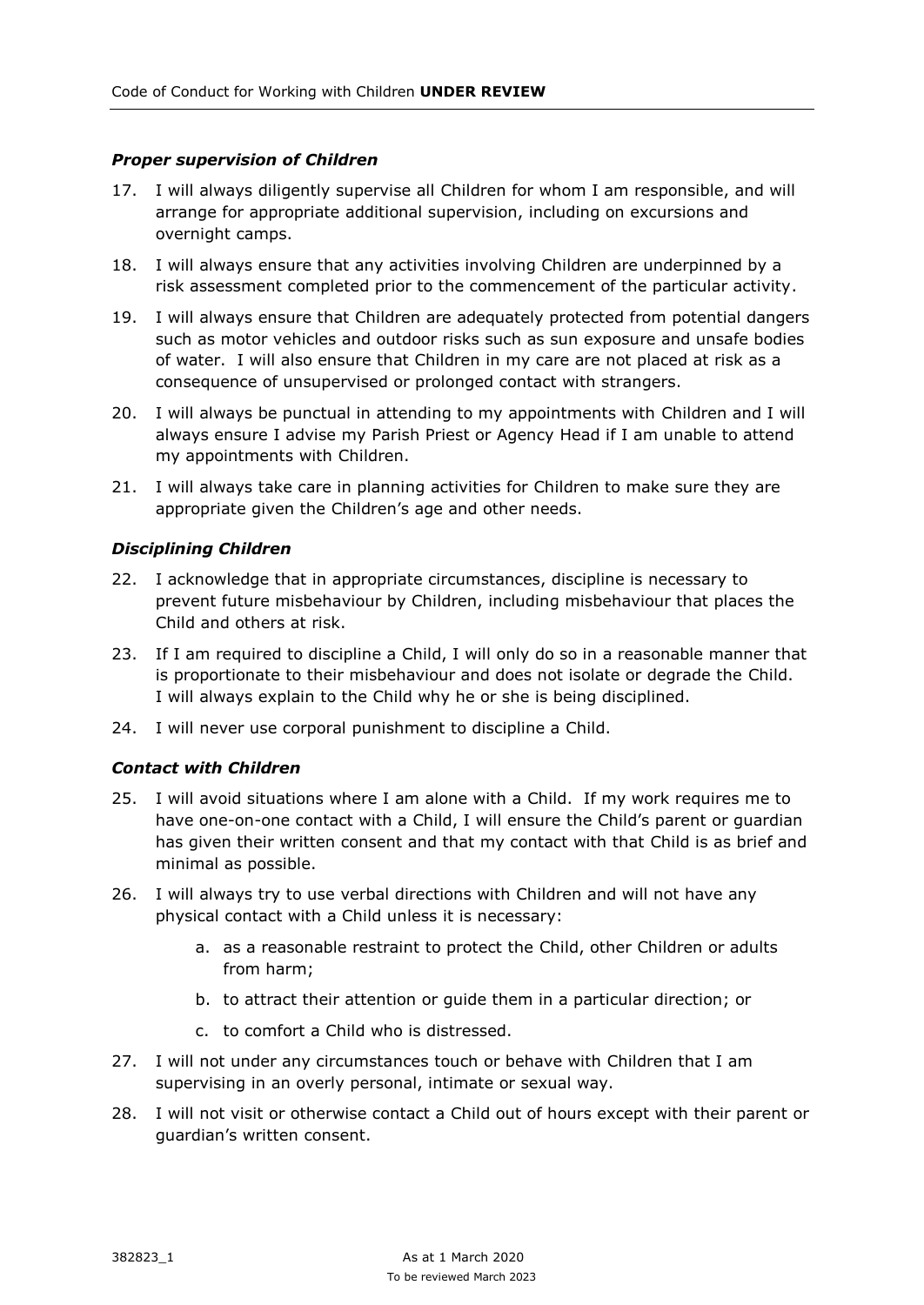- 29. If a Child's parent wishes to engage me to mentor, tutor or care for their Child outside of my work at the Archdiocese, I:
	- a. do so in my individual capacity only and not in conjunction with the Archdiocese; and
	- b. will inform the Archdiocese of my appointment. If I am in a paid role (i.e. not a volunteer role), I will also advise the Human Resources Manager and obtain their consent.

#### *Use of social media and other technology to communicate with Children*

- 30. I will comply with that part of the Policy relating to the use of social media and other technology, which provides that amongst other things I must:
	- a. be respectful, polite and considerate in all communications with Children and communicate in a manner that is consistent with my role and responsibility within or in relation to the Archdiocese;
	- b. not invite or accept invitations from Children I have met through the Archdiocese as "friends" on my personal social media site, or otherwise interact with them on that site;
	- c. not communicate on an individual (one on one) basis via technology or social media (including mobile phone, text messages or email) with any Child unless I have obtained the written consent of that Child's parent or guardian and include the Child's parent or guardian as a participant in the communication; and
	- d. not record or distribute any Intimate Images of a Child or any Cyber Bullying Material targeted at a Child.

#### *Use of alcohol, tobacco and other drugs*

- 31. I will comply with the that part of the Policy relating to the use of alcohol, tobacco and other drugs, which provides that:
	- a. I must never give or provide alcohol, tobacco or other drugs to Children, unless I am a member of Clergy or Extraordinary Minister of Holy Communion providing a Child with sacramental wine during Holy Communion as provided for in the Policy;
	- b. I must never perform work with Children when I am under the influence of alcohol or illicit drugs, and will inform my supervisor if I am under the influence of any prescription medication that may adversely affect my capacity to effectively supervise Children and keep them safe; and
	- c. if I am supervising Children in any capacity, including general gatherings, at an overnight camp or excursion where Children are present, I will not consume alcohol or illicit drugs, or smoke tobacco during these events.

#### *Medication*

32. I will never administer any medication to any Child without their parent or guardian's consent.